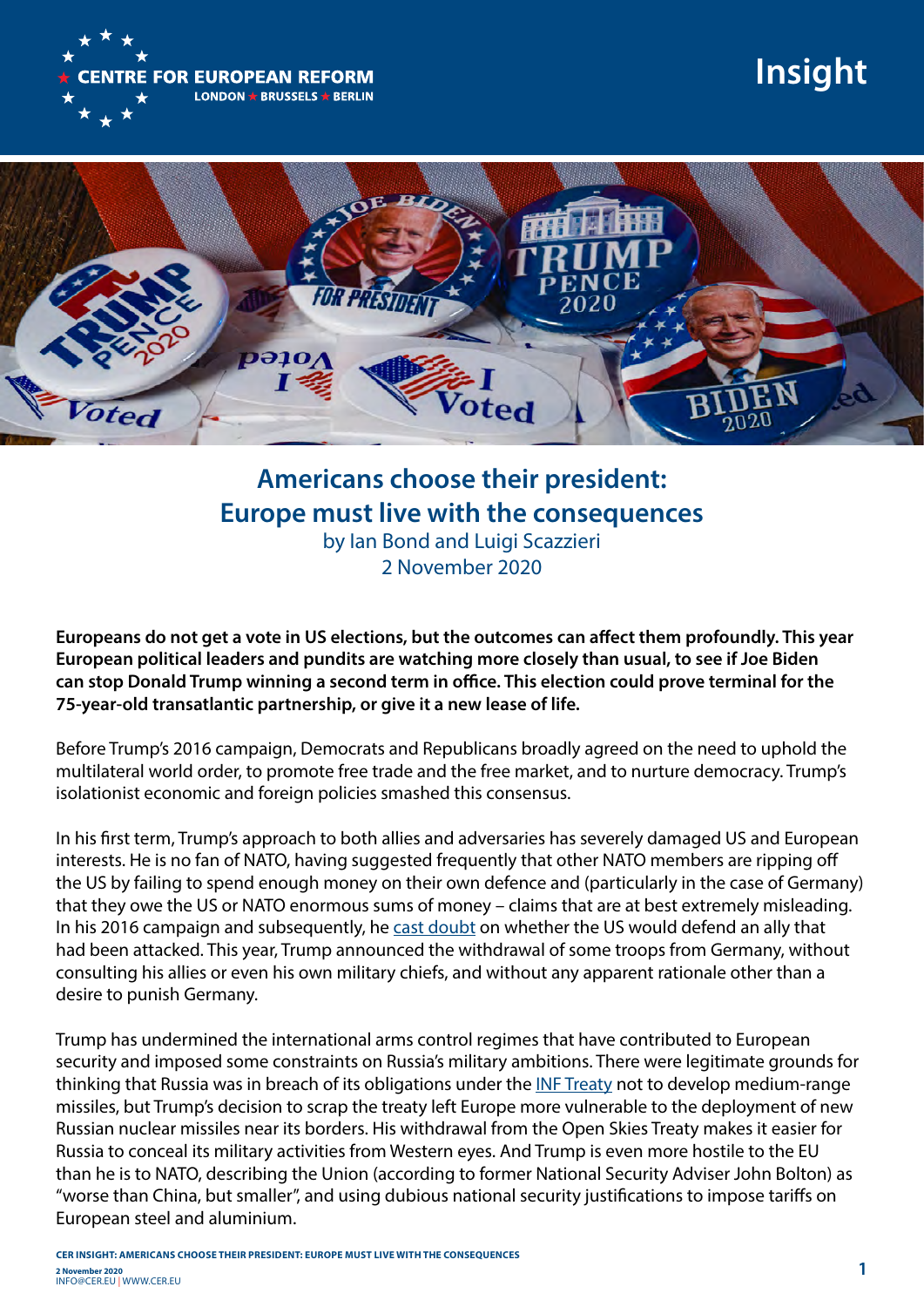

Trump has made no effort to uphold, let alone promote, the human rights and democratic values that the US shares with Europeans. According to Bolton, when the rest of the world was putting pressure on China over its repression of the Uyghur Muslim minority in the Xinjiang region, Trump told Chinese President Xi Jinping in 2019 that building concentration camps for the Uyghurs was the right thing to do. His cultivation of North Korean ruler Kim Jong-un led him to cancel important US-South Korea joint military exercises, but North Korea has continued to develop its nuclear weapons and missile programmes. Trump has been notoriously reluctant to criticise Russia's Vladimir Putin, [appearing](https://www.vox.com/2018/7/16/17576956/transcript-putin-trump-russia-helsinki-press-conference) to believe Putin's denial that Russia had interfered in the 2016 US election, despite extensive US intelligence evidence that it had.

In the Middle East, Trump has had some foreign policy successes. Most observers – including CER experts – predicted that moving the US embassy from Tel Aviv to Jerusalem would cause violent unrest and damage US standing in the Arab world; in fact, it caused few protests, and several Arab states have now normalised their relationships with Israel. But Trump's withdrawal from the 2015 Iran nuclear agreement has encouraged Tehran to expand its nuclear programme and to increase its use of sabotage and proxies to hit back against the US and its allies, destabilising the region. Despite some efforts to rescue the nuclear agreement, Europeans proved powerless to prevent its demise. Trump has done little to stabilise Syria, assisted Saudi Arabia in pursuing its destructive war in Yemen, and stood back as Libya's civil war intensified. More broadly, the US's military withdrawal from the Middle East has allowed Russia to gain influence in the region, and created the space for regional rivalries to intensify, for example between Turkey and many of its neighbours.

If Trump wins a second term, European doubts about the future of NATO and the US's commitment to their defence will grow. Congressional control of the budget might make it harder for Trump to pay for removing troops from Europe. But, even if some stay, NATO's deterrent value will diminish because America's president is clearly unwilling to defend all treaty allies. At best, Trump would defend countries like Poland that he perceives as sharing his world view. Many European states will have no choice but to curry favour with him, as long as the EU itself remains an ineffective defence player.

A second term would probably see an increase in tensions with the EU, including over how to handle China. Rather than working with the EU to respond to China's rise, in his first term Trump has either ignored the EU and acted against China unilaterally, or [used threats and coercion](https://www.ft.com/content/a70f9506-48f1-11ea-aee2-9ddbdc86190d) to force his European partners to decouple from China in areas such as 5G. He would probably step up the pressure in a second term, knowing that his tough stance on China has broad bipartisan support in the US. European public trust in the US, which has [declined](https://www.pewresearch.org/global/2020/09/15/us-image-plummets-internationally-as-most-say-country-has-handled-coronavirus-badly/) considerably under Trump, would fall still further, making it harder for European leaders to align themselves with the US even when it made sense to do so.

A second Trump term would probably lead to greater transatlantic friction in the Middle East. Trump is likely to redouble his attempts to secure a stricter nuclear deal with Iran by tightening sanctions on Tehran. Tehran is likely to respond to further American pressure with increased resistance, including through attacks on US forces in the region. This could lead to escalation and eventually a major regional conflict that would greatly harm European security.

In a second term, Trump's hostility to multilateral organisations and refusal to accept the reality of climate change would cause increasing problems for European states – and would also allow China to enhance its global influence and to portray itself as a more constructive partner than the US (without Beijing's behaviour necessarily changing). At the start of his first term, Trump was restrained to some extent by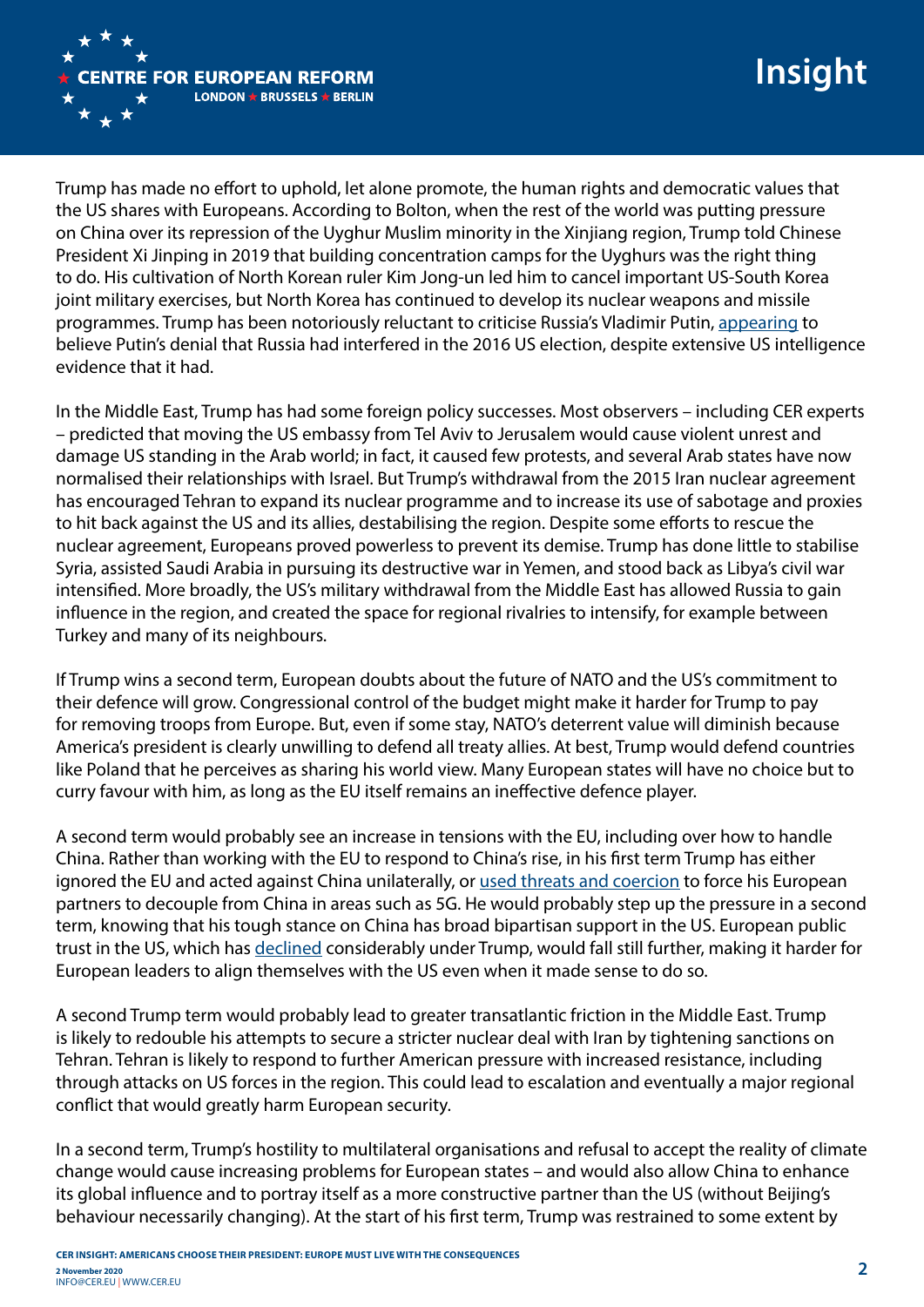

## **Insight**

establishment Republicans like Defense Secretary James Mattis and Secretary of State Rex Tillerson, who have since left his administration. Another four years of Trump, surrounded by compliant advisers who go along with his more destructive ideas, might be fatal for the transatlantic partnership and for the US's global leadership role. It could lead to the fragmentation of NATO and increased intra-NATO and intra-EU strife, as the US attempts to develop separate bilateral relationships with individual member-states.

Biden would be an altogether easier partner for Europe to work with. With his long experience on the Senate Foreign Relations Committee and as Vice President, he would take a much more traditional approach to US partnerships. Policy would be more coherent and predictable than under Trump. Biden's campaign team is full of experienced, competent former officials who could be expected to take senior government positions. He is a committed Atlanticist. He was the Obama administration's most senior interlocutor with the Ukrainian authorities during and after the Euromaidan crisis. He tried, unsuccessfully, to get Obama to take a tougher line with Putin, and would certainly be firmer with Russia than Trump has been. At the same time, he supports nuclear arms control agreements with Russia; he would try to extend the New START treaty that limits both sides' strategic nuclear weapons (which is scheduled to expire in February 2021).

Biden would be likely to re-engage with international efforts to combat climate change – an important issue for the British government, as it prepares to host the COP26 climate change summit in Glasgow in November 2021. While trade disputes would not disappear, the immediate threat of a trade war with Europe would recede, as our colleague Sam Lowe has [written](https://www.cer.eu/insights/what-would-biden-presidency-mean-us-eu-trade-relations). In general, Biden would be more likely to favour multilateral solutions to international problems, starting with the COVID-19 pandemic.

On Iran, Biden has said he would re-join the deal if Tehran returns to strict compliance with it. Iran might be persuaded to reverse the expansion of nuclear activities beyond the deal's limits in exchange for the US gradually removing sanctions. Such an agreement could produce the trust and momentum necessary for talks about extending restrictions on Iran's nuclear programme beyond the expiry date of the original deal, and limiting Iran's development of ballistic missiles and its support for proxies across the region. Progress will not be easy: regardless of who is in the White House, Iran distrusts the US. It will hold its own presidential election in June 2021, and moderate forces have been weakened by both the nuclear deal's failure and US sanctions.

Biden would also recalibrate the US's relationships with American allies in the Middle East and North Africa. Biden has said he wants to reassess the US's relationship with Saudi Arabia, and [pledged](https://joebiden.com/2020/10/02/anniversary-of-jamal-khashoggis-murder-statement-by-vice-president-joe-biden/) to end support for its war in Yemen. He has also [made clear](https://www.reuters.com/article/usa-election-turkey-analysis-int-idUSKBN2761JY) that he does not have a positive view of Turkish President Erdogan and his government's policies. Biden would probably be more willing to pressure Ankara to change its behaviour in the Eastern Mediterranean. On the Israel-Palestine question, Biden would be less pro-Israel than Trump. He would re-engage with the Palestinians, providing them with some aid. But Biden has already [stated](https://www.aljazeera.com/news/2020/4/29/biden-says-hed-leave-us-embassy-in-jerusalem-if-elected) that he will keep the US embassy in Jerusalem, and is unlikely to put much pressure on Israel to halt its construction of settlements that undermine the two state solution.

For all the upsides of a Biden victory, there is a danger that Europeans might take it as an excuse to relax their own efforts to contribute more to international peace and security. Biden will want to improve America's image in the world and its relations with its allies, but his first priorities are likely to be domestic: Trump's failure to tackle the COVID-19 pandemic will leave the new administration facing both an economic and a health crisis. If there are conflicts in the EU's neighbourhood, Biden may expect Europeans to deal with them in the first instance, while being willing to support their efforts